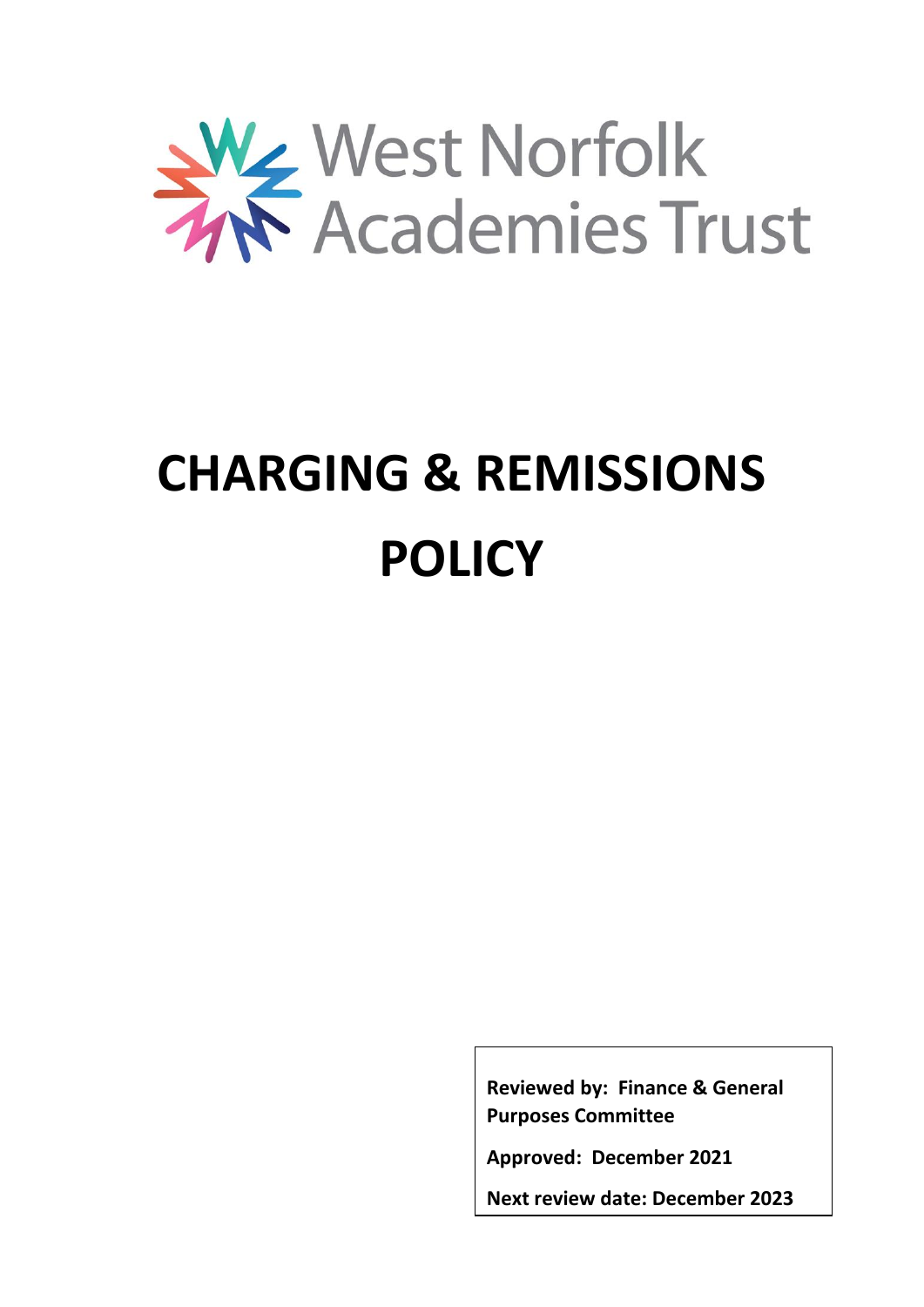### **Contents**

| Introduction                      |         |
|-----------------------------------|---------|
| Charging                          | $1 - 2$ |
| Remissions                        | 2       |
| Insurance                         | 2       |
| Voluntary contributions           | $2 - 3$ |
| Monitoring, evaluation and review | 3       |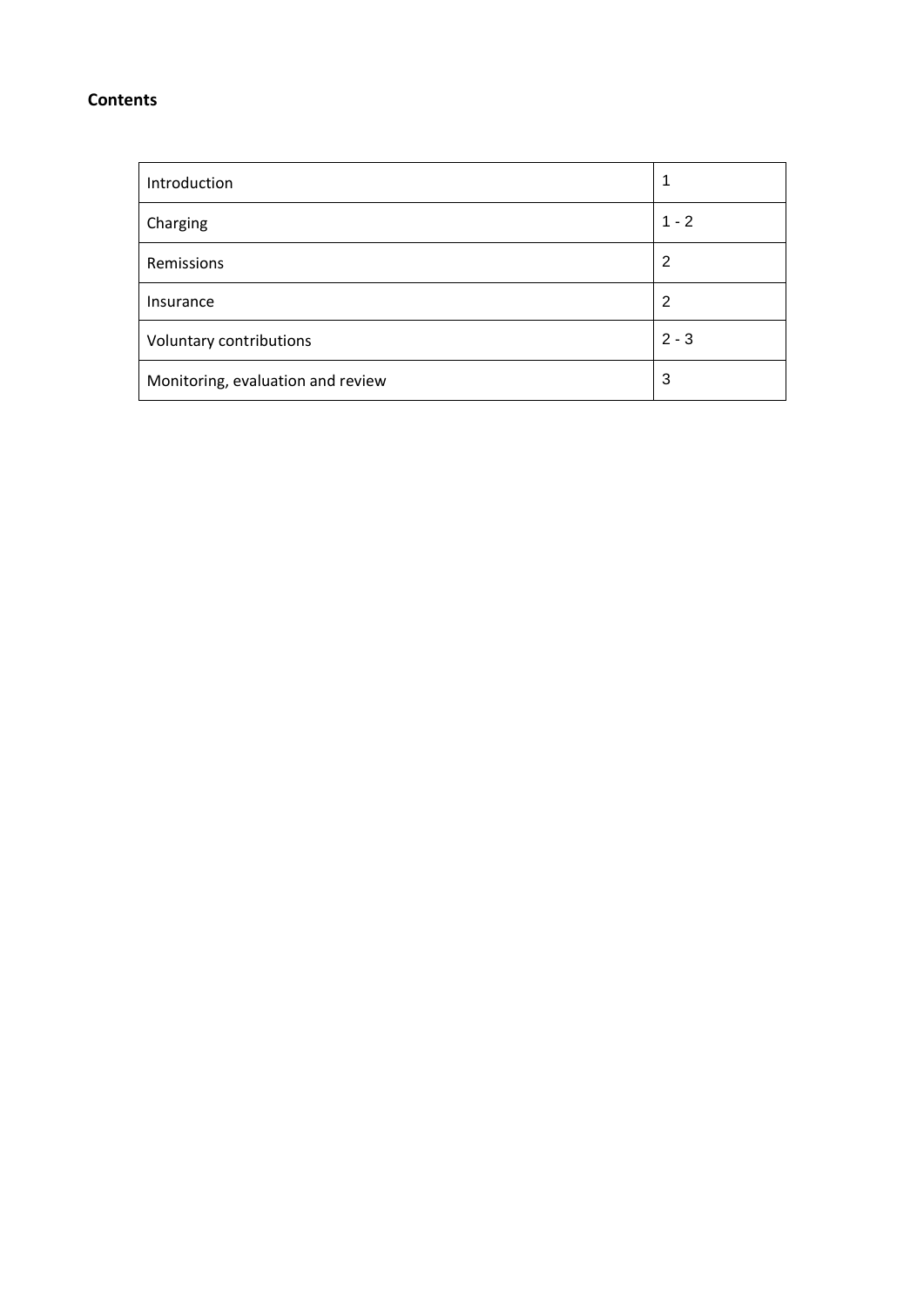### **1. Introduction**

**1.1** The Trustees recognise the valuable contribution that the wide range of additional activities, including clubs, out of school trips, residential and experiences of other environments, can make towards students' all round educational experience and their personal and social development. (Throughout this policy, the term "parents" means all those having parental responsibility for a child.)

## **2. Charging**

- **2.1** The Trustees reserves the right to make a charge in the following circumstances for activities organised by the School:
	- *School trips and residential in school time*: the board and lodging element of the residential experience and outdoor pursuit courses;
	- *Activities outside school hours*: the full cost for each student of journeys, trips and overnight stays in the United Kingdom and abroad which take place at weekends and during holidays, which are deemed to be optional extras;
	- *Materials***:** the cost of materials or ingredients for design and technology and food technology, if parents have indicated in advance that they wish to own the final product;
	- *Acts of vandalism and negligence***:** The Trustees reserve the right to recover part, or the whole cost, of damage to buildings or equipment which is the result of vandalism or negligence by a student;
	- *Examination fees***:** if a student has not regularly attended the lessons for a particular examination subject, the examination fee may be requested, refundable if the student attends for examination.
		- o If, without a medical certificate explaining the reason, a student fails to complete examination requirements for any public examination for which the School has paid an entry fee, the Trustees may seek to recover the fee from the parent.
		- o There may be a charge for examination entry where there is a request from the parent for additional subject entries to be made which are not supported by the School.
	- *Pre -school sessions:* Government funding is intended to cover the cost to deliver 15 or 30 hours a week of free, high quality, flexible childcare only. It is not intended to cover the cost of meals, consumables, additional hours or additional services. Additional hours and services will be charged at the current hourly rate where hours are not funded as Early Education by the Local Authority. Charges for additional services such as trips will be agreed in advance with families. There is no charge for the following –
	- Cost of Meals and Snacks
	- Consumables

The free entitlements will be delivered consistently so that all children accessing any of the free entitlements will receive the same quality and access to provision, regardless of whether they opt to pay for optional hours, services, meals or consumables. The entitlement is offered free. Parents will not be charged a "top-up" fee to recoup the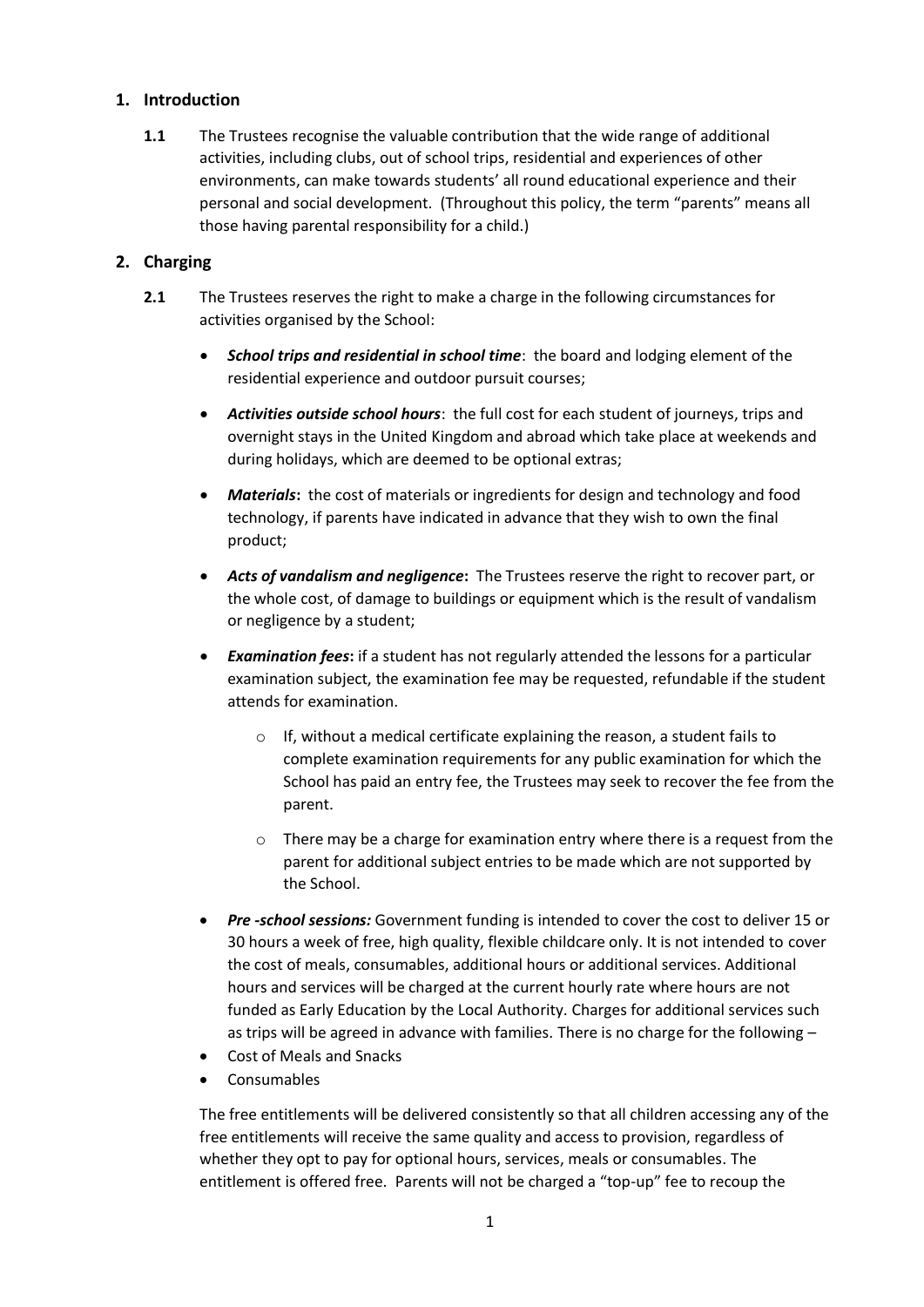difference between the amount received from the Local Authority and the current hourly rate.

We do not require a deposit, retainer fee, registration fee or late payment charge. However, if fees are unpaid we will follow our bad debt policy to recoup them.

All families will be issued an invoice termly unless the balance equals zero. The payment is due before the term ends.

The invoice will be itemised to provide clear and transparent information concerning the charges as agreed in the parent contract. It will allow parents/carers to see that the entitlement is received completely free of charge and understand additional fees that have been applied.

Detailed receipts will be issued for all cash and cheque payments.

Guidance (please note: we are expecting further updated guidance shortly from DfE)

 Early years Entitlements: Operational Guidance For Local Authorities and Providers – **Dec 2020**

[https://assets.publishing.service.gov.uk/government/uploads/system/uploads/attachment\\_data/file/979740/Early\\_years\\_entitlem](https://assets.publishing.service.gov.uk/government/uploads/system/uploads/attachment_data/file/979740/Early_years_entitlements_local_authority_funding_of_providers_FINAL.pdf) ents local authority funding of providers FINAL.pdf

#### **3. Remissions**

- **3.1** Where the parent of a student is in receipt of qualifying state benefit(s), the Trustees will remit in full the cost of board and lodging for any Residential activity that is organised for the student and which takes place within school time. This will also be the case where the residential activity forms part of the syllabus for a public examination.
- **3.2** The Trustees may remit charges in full or in part to other parents after considering other specific hardship cases. The Trustees invite parents to make applications, via their schools learner support fund in the strictest confidence, for the remission of charges in part or in full. The Headteacher will authorise remission in consultation with the Chair of Trustees and in accordance with the Learner Support fund guidelines.

#### **4. Insurance**

**4.1** Any additional insurance costs will be included in charges made for trips or activities.

#### **5. Voluntary contributions**

- **5.1** Nothing in this policy statement precludes the Trustees from inviting parents to make voluntary contributions.
- **5.2** Curriculum visits are any visit that takes place during school hours education, or that takes place outside school hours if its activities are part of the national curriculum, or part of a syllabus for a prescribed public examination that the pupil is being prepared for at the school, or part of religious education;
- **5.3** Where less than 50% of the time spent on a visit falls during school hours, it is deemed to have taken place outside school hours.